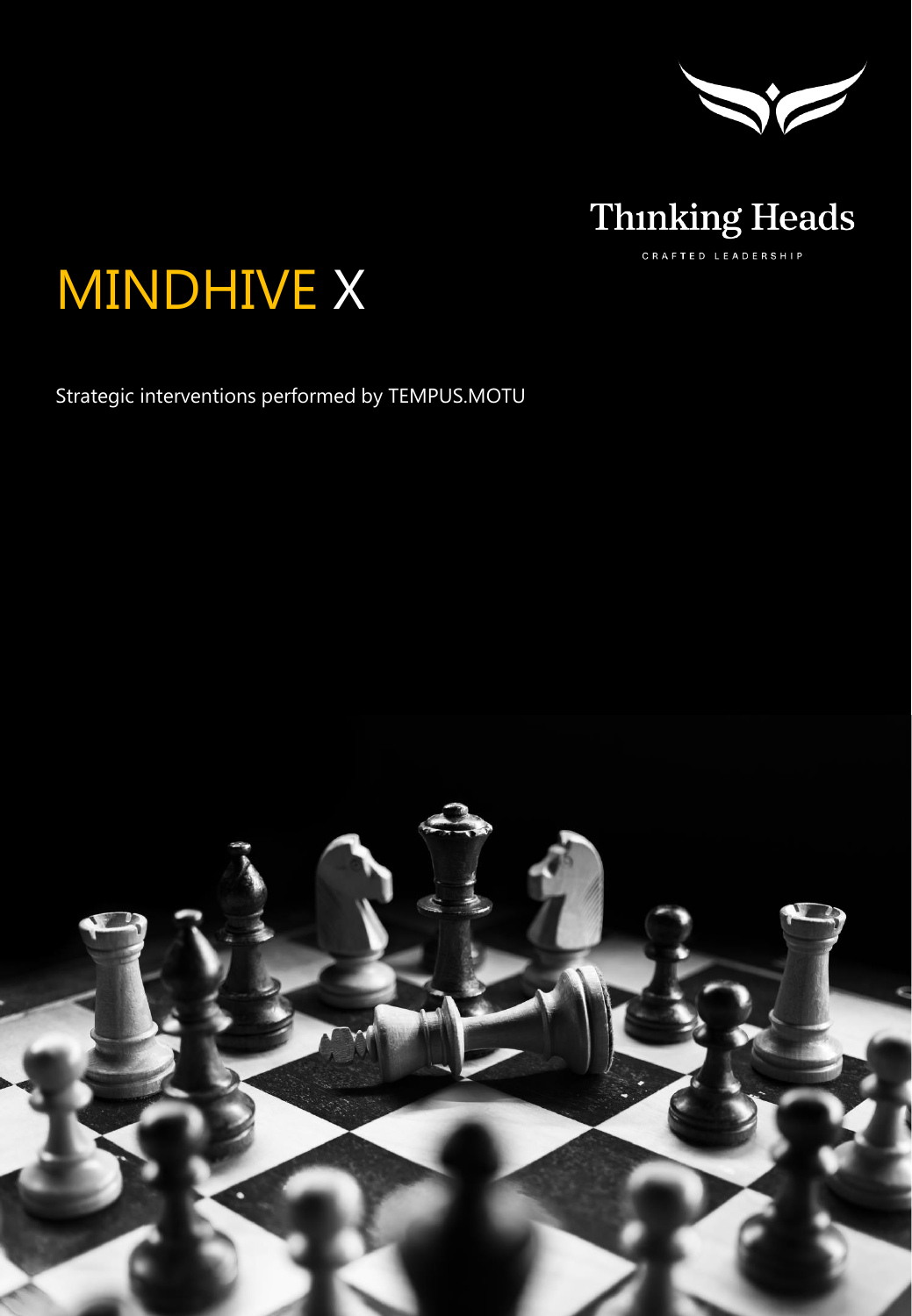#### **WHAT IS MINDHIVE X?**

MINDHIVE X is a platform developed by TEMPUS.MOTU that brings together thought-leaders and experts from various disciplines to ask pertinent questions in response to major challenges.

We help you identify leading academics, technologists, specialists and policymakers for the MINDHIVE that will provide you with the direction you desire.

Whether your challenge is to find a new strategic approach for your business or organization, a lack of knowledge around a specific topic, or an existential crisis, a MINDHIVE will help you ideate, THINK, and more importantly ACT differently by providing you with the insights and intelligence you need to move forward.

Discussions are based around the latest trends, utilise the latest tools and are approached from a United Nations Sustainable Development Goal perspective.



Cross-pollination and ideation between topic experts makes MINDHIVE X the perfect tool to help policymakers, society leaders and technology developers to THINK-DO-RETHINK the impact of their actions on the creation of a better tomorrow.

We typically offer our clients the option of performing their MINDHIVE according to the [Chatham House Rule,](https://en.wikipedia.org/wiki/Chatham_House_Rule) which allows for greater openness and rapport with the specialists we provide and ensures that no one outside the event is aware that it has taken place or what the findings are, unless you wish otherwise.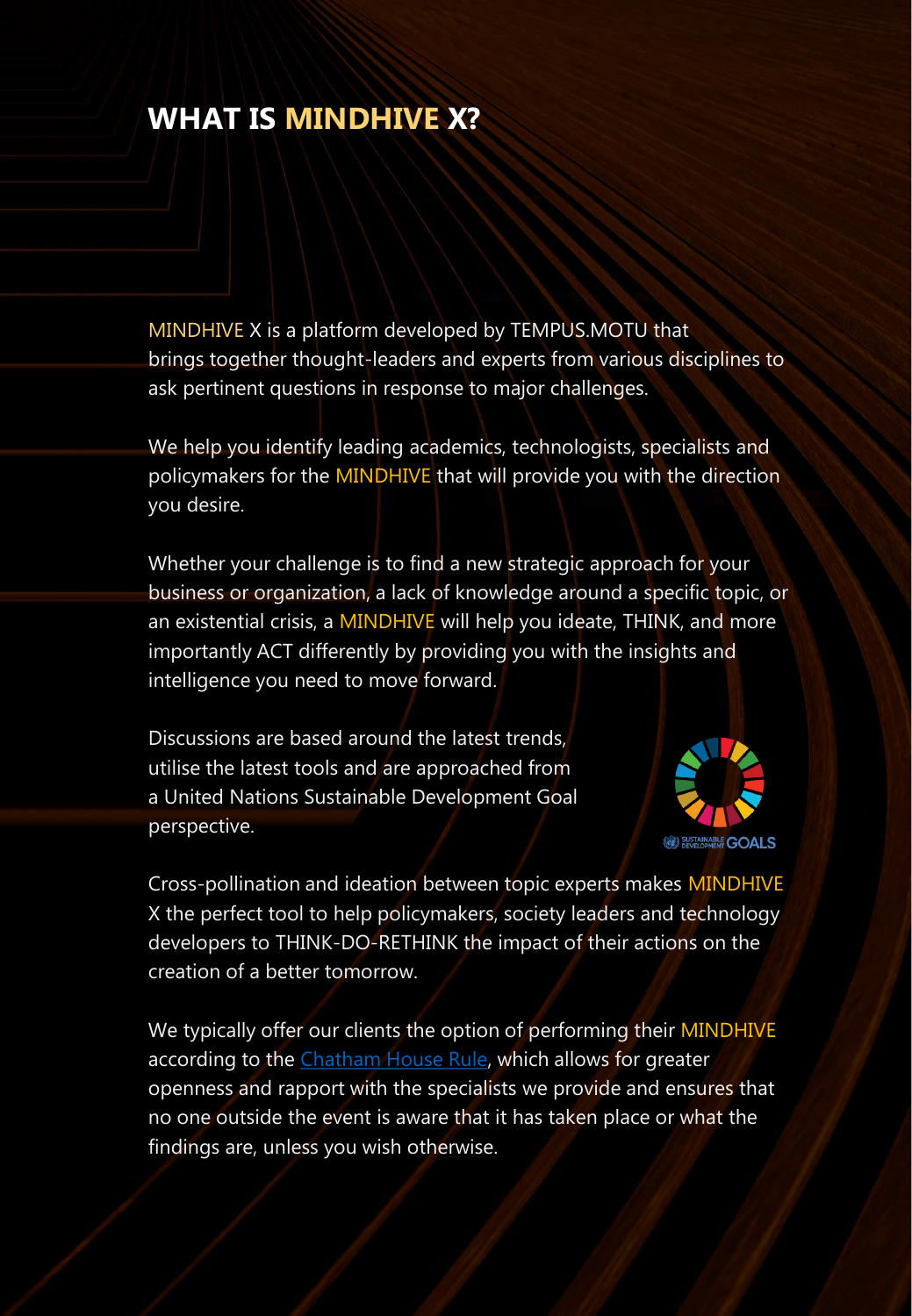#### **WHAT HAPPENS IN A MINDHIVE?**

A MINDHIVE intervention brings together the brightest minds of today to explore potential pathways linked to a given topic or challenge that your organization or business is facing.

By tackling one specific topic at a time and looking at it from a 360º perspective, a MINDHIVE will deliver unrealized strategic opportunities and help decisionmakers understand the gaps between current and desired paradigms.

We do this by shining a spotlight on the ability of primary level Policy, Society and Technology to inform your potential pathways toward a desired future.

Essentially, a MINDHIVE is like an expert advisory summit on steroids, where you get to set the tone and define the challenge. We help you get the output you need to succeed.

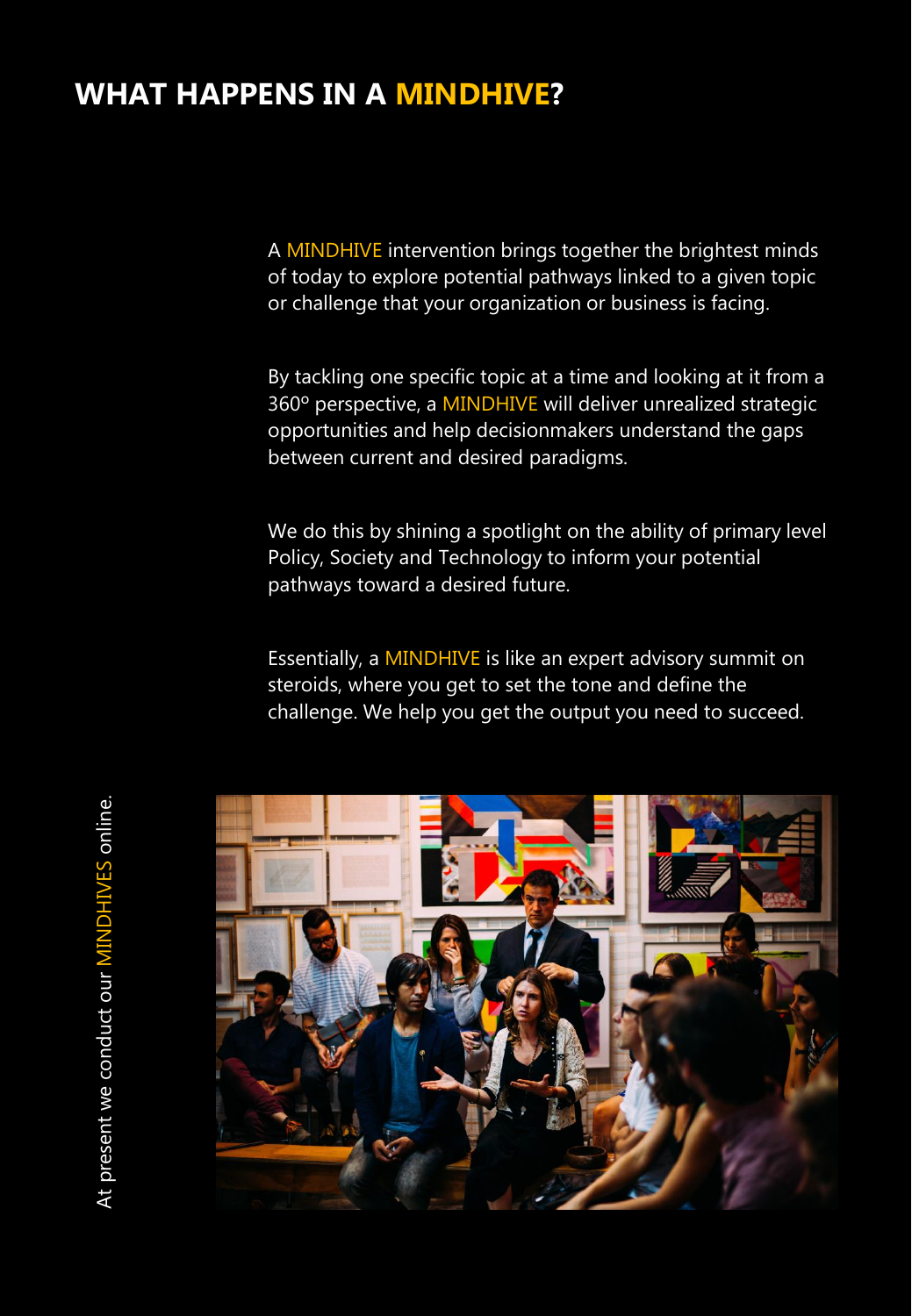### **WHAT DOES A MINDHIVE DELIVER?**

# **A typical MINDHIVE intervention event includes:**

#### A MINDHIVE is

designed to deliver keen insights and intelligence that will enable you to take decisions.

- Preparation of MINDHIVE content (scenarios, questions, tools, selecting key participants)
- **Moderation**
- Output designed to help you communicate your findings-

## **We take a 5X5 approach when it comes to output:**



- Illustrate the top 5 ways the future will change due to  $X$  in the context of UN SDG's
- Identify the top 5 (policies, societal structures and technologies) that need to change in order to create a true mindful impact
- Identify top 5 challenges for the industry x, y, z and what collaborators are needed in order to overcome them
- Top 5 predictions for topic  $X$  in general
- Top 5 predictions for topic  $X$  from a local point of view.

This communication/output material can be delivered in several ways, including as web content, film clips, based on your needs

- Documentation of findings (White Paper/report summarized and anonymized)
- Quotes from Industry leaders and participants on the topic
- Video interviews with key participants or key specialists (3-5 min) to be used with the communication content